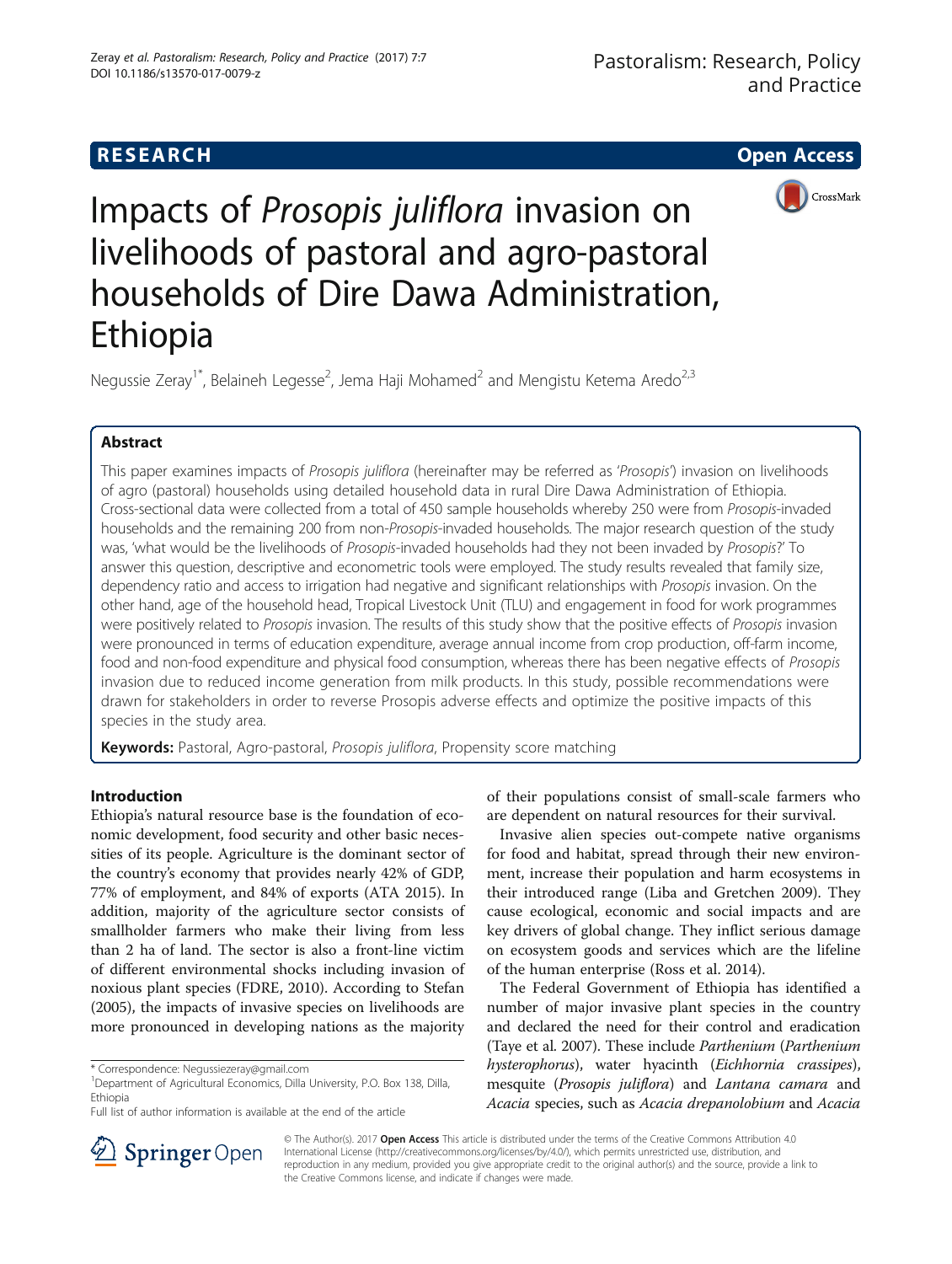mellifera. The Environment Policy of Ethiopia, the Forest Resource Strategy and the National Biodiversity Strategy and Action Plan recognize invasive plant species to be growing threats to the biodiversity of the country and socio-economic welfare of the people (Anagae et al. [2004](#page-12-0)). At the regional level, however, there is a lack of clearly defined policy or strategy for the control and management of invasive species (Anagae et al. [2004;](#page-12-0) Dubale [2008](#page-13-0)) and little attempt has been made in terms of their research and management. This is the same for the Dire Dawa Administration.

Prosopis is one of the world's worst invasive alien species, causing severe environmental degradation to the arid and semi-arid lowlands of the Horn of Africa, andthreatening the livelihood and food security of pastoral and agro-pastoral communities (Tilahun et al. [2014](#page-13-0)). Prosopis has invaded most of the pastoral and agro-pastoral areas of Afar Regional State and Dire Dawa Administration. In Ethiopia, Prosopis has covered an area of one million hectares and more than 12,000 ha in Dire Dawa Administration (BoARD [2009\)](#page-12-0). In the Middle Awash, about 30,000 ha of grassland, rangelands, water points and croplands are estimated to be occupied by Prosopis (Mehari [2008\)](#page-13-0). Prosopis is now causing concern in Ethiopia. It has become a serious challenge to pastoralists and agro-pastoralists, the result of which it is considered as a burning issue for regional government and city administration, researchers, academia, development practitioners and policy-makers at various levels. Therefore, the primary objective of this paper is to analyse the impact of Prosopis invasion on livelihoods of pastoral and agro-pastoral households of the rural Dire Dawa Administration, Ethiopia. This research attempts to answer the following question: What would be the livelihood of Prosopis-invaded households had they not been invaded?

## Study area

The study was conducted in the west of Dire Dawa city, and it covers a total area of 26,437 ha, which is nearly 20% of the area under the Administration. The study area has an estimated population of 17,800, nearly 16.5% of the rural population in the Administration. Agriculture (both crop and livestock production) is the mainstay of the economy in the study area. Subsistence mixed farming is practised by 93% of the farm households. Selling of firewood is the most common non-farm income-generating activity in the study area. Dire Dawa Administration is found in the eastern part of Ethiopia within the Awash Basin at about 515 km away from Addis Ababa and 333 km from the international port of Djibouti. The Administration is geographically located between 09° 25′ to 09° 50′ N latitude, and 41° 35′ to 42° 25′ E longitude (WWDSE [2003](#page-13-0)).

The climatic condition of Dire Dawa seems to be greatly influenced by its topography, which lies between 894 and 2,284 m above sea level and characterized by a warm and dry climate with a relatively low level of precipitation. The mean annual temperature of Dire Dawa is about 25.4 °C. The average maximum temperature of Dire Dawa is 31.4 °C, while its average minimum temperature is about 18.2 °C. The region has two rain seasons, that is, a small rain season from March to April and a big rain season that extends from August to September. The aggregate average annual rainfall that the region gets from these two seasons is about 604 mm. On the other hand, the region is believed to have an abundant underground water resource (IDP [2006\)](#page-13-0).

## **Methods**

### Sampling and data collection methods

The study employed a multi-stage sampling procedure to collect primary data. Firstly, Dire Dawa Administration was chosen purposively since it is the second most Prosopis-infested area in Ethiopia next to the Afar National Regional States. In the second stage, among 38 rural Kebele<sup>1</sup> in the Administration, a census-type selection method was employed to select all the four Prosopisinvaded Kebeles and a purposive sampling method was used to select three non-invaded Kebeles based on their demographic, socio-economic and geographic similarity with the invaded Kebeles. Thirdly, 250 and 200 agropastoral households were selected from invaded Kebeles and non-invaded Kebeles, respectively, applying probability proportionate to size (PPS) technique to have a total of reasonable comparison with 450 agro-pastoral households. Data was collected using pre-tested survey questionnaire. The survey questionnaire constitutes different parts from which respondents were asked about their socio-demographic and economic profiles and characteristics. The survey was administered using experienced enumerators who could speak the local language. In addition, published and unpublished research reports from various governmental and non-governmental organizations were also reviewed.

#### Data analysis

The empirical data were analysed using descriptive, inferential and econometric tools. The descriptive statistics which were used for analysing data for this study include mean, standard deviation, percentages and tables. Besides, t test and chi-square test were used to test whether there is a statistically significant difference between the two groups (invaded and non-invaded households) in terms of continuous and categorical variables, respectively.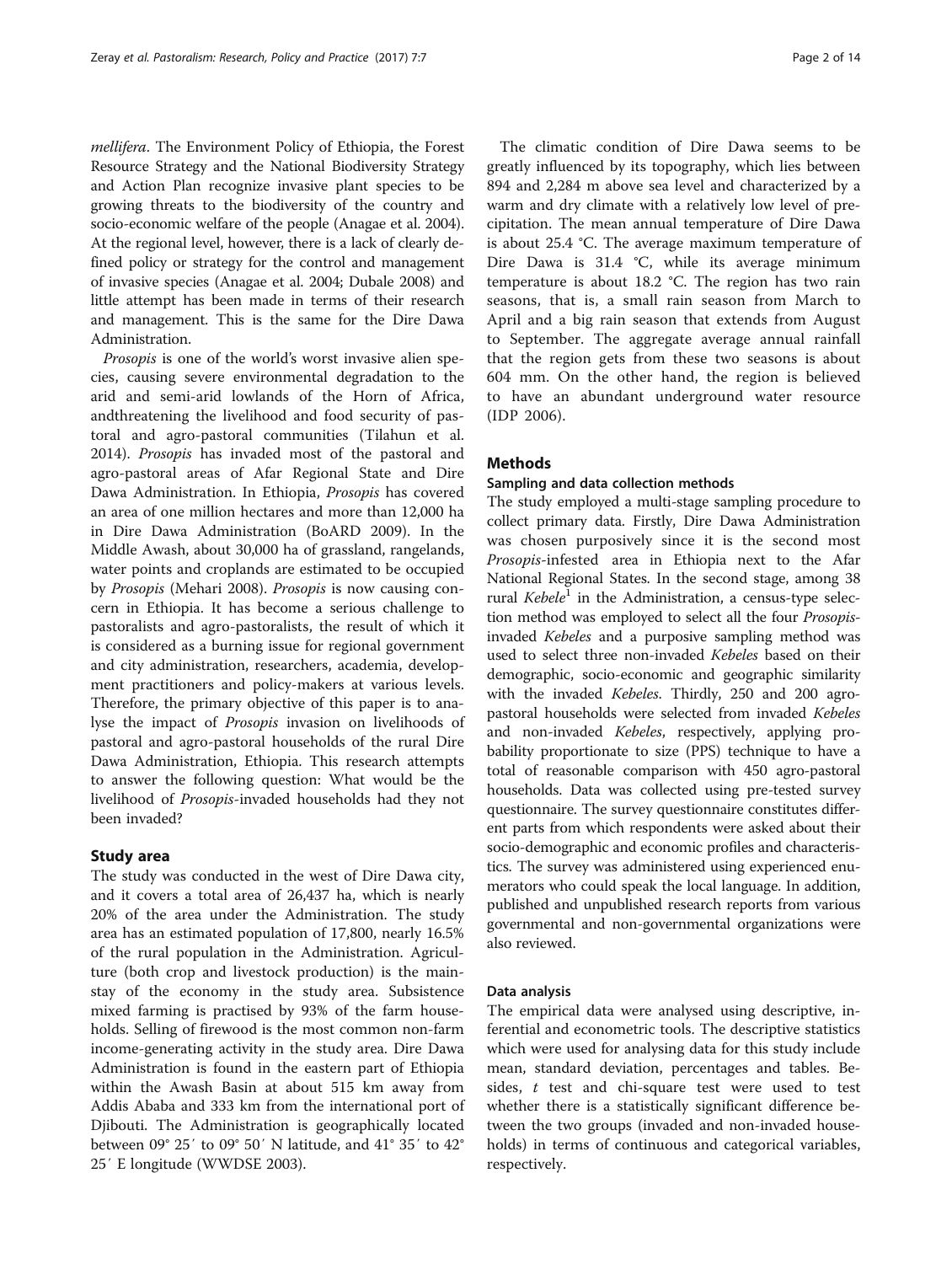### Impact estimation techniques

Impact estimation was conducted using an econometric model called propensity score matching (PSM) approach. We used the PSM developed by Rosembaum and Rubin ([1983](#page-13-0)) to assess if invasion by Prosopis has a significant negative or positive effect on the livelihood of the invaded communities. PSM uses a statistical model to calculate propensity of invasion on the basis of the set of observable characteristics. Invaded and non-invaded households are then matched on the basis of similar propensity scores. The idea behind the PSM approach is to find control observations (that is, non-invaded households) having initial observable characteristics similar to the invaded households, to serve as valid surrogates for the missing counterfactuals.

This involves estimating a logit model that predicts the probability that each household is invaded as a function of observed household and community characteristics using a sample of invaded and non-invaded households. The model specification is checked to test equality of the means of these observed characteristics across the invaded (treatment sample) and non-invaded (control sample).

In estimating the logit model, the dependent variable is invasion by Prosopis, which takes the value of 1 if a household is invaded and 0 otherwise. The mathematical formulation of the logit model is as follows:

$$
p_i = \frac{e^{z_i^i}}{1 + e^{z_{i_i}}} \tag{1}
$$

where  $p_i$  is the probability that the '*i*th' households is invaded by *Prosopis*,  $Z_i$  is a linear function of *m* explanatory variables  $(X)$  and is expressed as

$$
Z_i = a_o + a_1 x_{1i} + a_2 x_{2i} + a_3 x_{3i} + \dots + a_m x_{mi}
$$
  
+  $U_i$  (2)

where

 $i = 1, 2, 3...$  m

 $a<sub>o</sub>$  = intercept

 $a_i$  = regression coefficients to be estimated

 $U_i$  = a disturbance term, and

 $X_i$  = pre-intervention characteristics.

The probability that a household belongs to the noninvaded group:

$$
1 - p_i = \frac{1}{1 + e^{z_{i_i}}}
$$
 (3)

According to matching theory (Rosembaum and Rubin [1983](#page-13-0); Bryson et al. [2002;](#page-12-0) Jalan and Ravallion [2003](#page-13-0)), the logit model via which the propensity score is generated should include predictor variables that influence the selection procedure and the outcome of interest. In this respect, the study was undertaken by including as many

explanatory variables as possible to minimize the problem of unobservable characteristics in our evaluation of the impact of Prosopis invasion.

This approach assumes that after controlling for all pre-invasion observable household and community characteristics that are correlated with invasion and the outcome variables, non-invaded households have the same average outcome as invaded households would have had if they were not invaded. If not feasible to control for these characteristics, PSM estimation becomes biased. Having control households from the same communities as treatment helps to reduce the risks of such bias by providing a similar distribution of unobserved community characteristics.

It is also assumed that for each invaded household and for all observable characteristics, a comparison group of non-invaded household with similar propensity scores exists. Heckman et al. ([1998](#page-13-0)) emphasize that the quality of the match can be improved by ensuring that matches are formed only where the distribution of the density of the propensity scores overlap between treatment and comparison observations or where the propensity score densities have 'common support'. Common support is improved by the dropping of all observations whose propensity scores are smaller than the minimum and larger than the maximum of the treatment and control, respectively (Caliendo and Kopeinig [2005\)](#page-13-0).

The balancing property of the logit specification is tested to ensure that the sample of invaded households and the sample of non-invaded households have similar mean propensity scores and observables at various levels of propensity scores (Becker and Ichino [2002](#page-12-0)). Hence, the results are presented based on specifications that passed the balancing tests. Related to the balancing property of p-score is the conditional independence assumption (CIA), which states that the existence of Prosopis is random and uncorrelated with household income, once the set of observable characteristics, X, are controlled for. Sensitivity analysis was also undertaken to check if the influence of unobserved variables on the selection process is so strong as to undermine the matching procedure.

The general formula for the mean impact of Prosopis invasion on livelihoods of pastoral and agro-pastoral households is given by

$$
\Delta C = \frac{1}{N_T} \sum_{i \in [D-1]} \left[ y_i, \ i - \sum_j w(i, j) y_0, \ j \right] \tag{4}
$$

where  $0 < w(i, j) \leq 1$ ,  $\{D = 1\}$  is the set of treated individual,  $j$  is an element of the set of matched comparison units,  $N_T$  is the number in the treated group and *i* is the treated individual. Different matching estimators are generated by varying the choice of  $w(i, j)$ .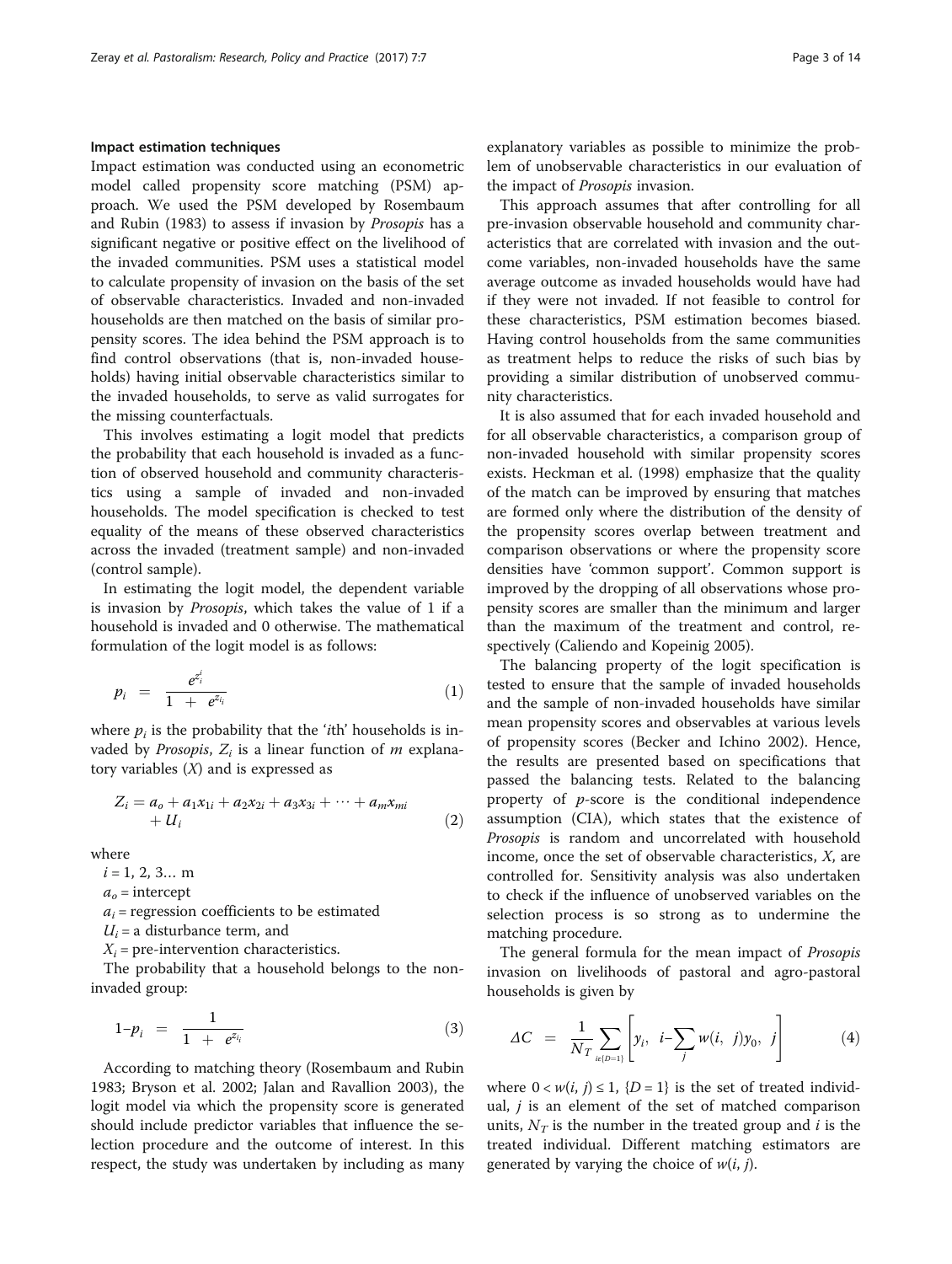Variable definitions, measurement and working hypothesis Variable definitions, measurement and working hypothesis of this study are found in Table 1.

## Result

## Descriptive results

As already noted, this study is based on data collected from a total of 450 sample households, of which 250 households belong to the four Kebeles invaded by Prosopis and the remaining 200 households belong to the three non-invaded rural Kebeles of the administration. As indicated in Table [2](#page-4-0), the average age of respondents in Prosopis-invaded Kebeles was 42.49 years, whereas it is 38.58 years for the non-invaded Kebeles. Average family

Table 1 Variable definitions and measurement

size of the households in Prosopis-invaded Kebeles was 6.302 persons or 5.578 in adult equivalent while that of the non-invaded households was 6.270 persons or 5.407 in adult equivalent.  $t$  test results for differences in age distribution was significant with a  $t$  value of  $-3.694$ , and family size between the two groups was insignificant ( $t = -0.135$ ).

Proximity of households to market centre, the city and main road of Dire Dawa were also assessed, and the result showed that the average distances of the invaded and noninvaded households from the city were 3.824 and 13.736 km, respectively, while their corresponding distances from the main road were 1.840 and 2.475 km. t test results showed that there is a significant difference at 1% and 10% level of significance  $(t = 20.614$  and  $t = 1.918)$ , in

| Variable              | Type and definition                                                      |                                                                                                                                               | Measurement |
|-----------------------|--------------------------------------------------------------------------|-----------------------------------------------------------------------------------------------------------------------------------------------|-------------|
| Dependent variable    |                                                                          |                                                                                                                                               |             |
| <b>TREATMENT</b>      | Dummy, invasion by Prosopis                                              | 1 for invaded households, 0 otherwise                                                                                                         |             |
| Outcome variables     |                                                                          |                                                                                                                                               |             |
| <b>FDUFXPF</b>        | Continuous, education expenditure                                        | <b>Birr<sup>a</sup></b>                                                                                                                       |             |
| FOaNFEXPE             | Continuous, food and non-food expenditure                                | Birr                                                                                                                                          |             |
| <b>HEALEXPE</b>       | Health expenditure                                                       | Birr                                                                                                                                          |             |
| CALINTAKE             | Continuous, calorie per day per AE                                       | Cal                                                                                                                                           |             |
| AAILS                 | Continuous, average annual income from livestock sale                    | Birr                                                                                                                                          |             |
| AAIMP                 | Continuous, average annual income from milk production                   | Birr                                                                                                                                          |             |
| AAICP                 | Continuous, average annual income from crop production                   | Birr                                                                                                                                          |             |
| AAFW/CP               | Continuous, average annual income from fuel wood/<br>charcoal production | Birr                                                                                                                                          |             |
| <b>OFFFARMIN</b>      | Continuous, average annual income from off-farm activities               | Birr                                                                                                                                          |             |
| Explanatory variables |                                                                          |                                                                                                                                               | Hypothesis  |
| <b>AGEHH</b>          | Continuous, age of household head                                        | Number of years                                                                                                                               | $(+)$       |
| <b>EDUHH</b>          | Dummy, education of household head                                       | 1 if illiterate, 0 otherwise                                                                                                                  | $(+)$       |
| <b>TOTHH</b>          | Continuous, family size                                                  | Number of household members                                                                                                                   | $(-)$       |
| <b>TOTALAND</b>       | Continuous, landholding size                                             | Ha                                                                                                                                            | $(-)$       |
| <b>IRRGTN</b>         | Dummy for access to irrigation                                           | 1 if has access to irrigation, 0 if not                                                                                                       | $(+/-)$     |
| <b>SEXHH</b>          | Dummy for sex of household head                                          | 1 if male, 0 otherwise                                                                                                                        | $(+)$       |
| <b>DEPENRATIO</b>     | Continuous, dependency ratio                                             | Ratio                                                                                                                                         | $(-)$       |
| <b>TLU</b>            | Continuous, livestock-holding size                                       | Tropical livestock units                                                                                                                      | $(-)$       |
| CREDITACC             | Dummy for access to rural credit service                                 | 1 if access to credit service, 0 if not                                                                                                       | $(+/-)$     |
| <b>FARMEXPHH</b>      | Continuous                                                               | Number of years                                                                                                                               | $(-)$       |
| SAFTYNT               | Dummy for access to safety net programme                                 | 1 if a household head is engaged in<br>safety net programme, 0 if not                                                                         | $(+)$       |
| <b>DRTEF</b>          | Dummy for effect of drought                                              | 1 if a household's income from livestock<br>and crop production decreases when<br>compared to the normal year and 0 if<br>it remains the same | $(+/-)$     |
| <b>DISROAD</b>        | Continuous, distance from main road                                      | Кm                                                                                                                                            | $(-)$       |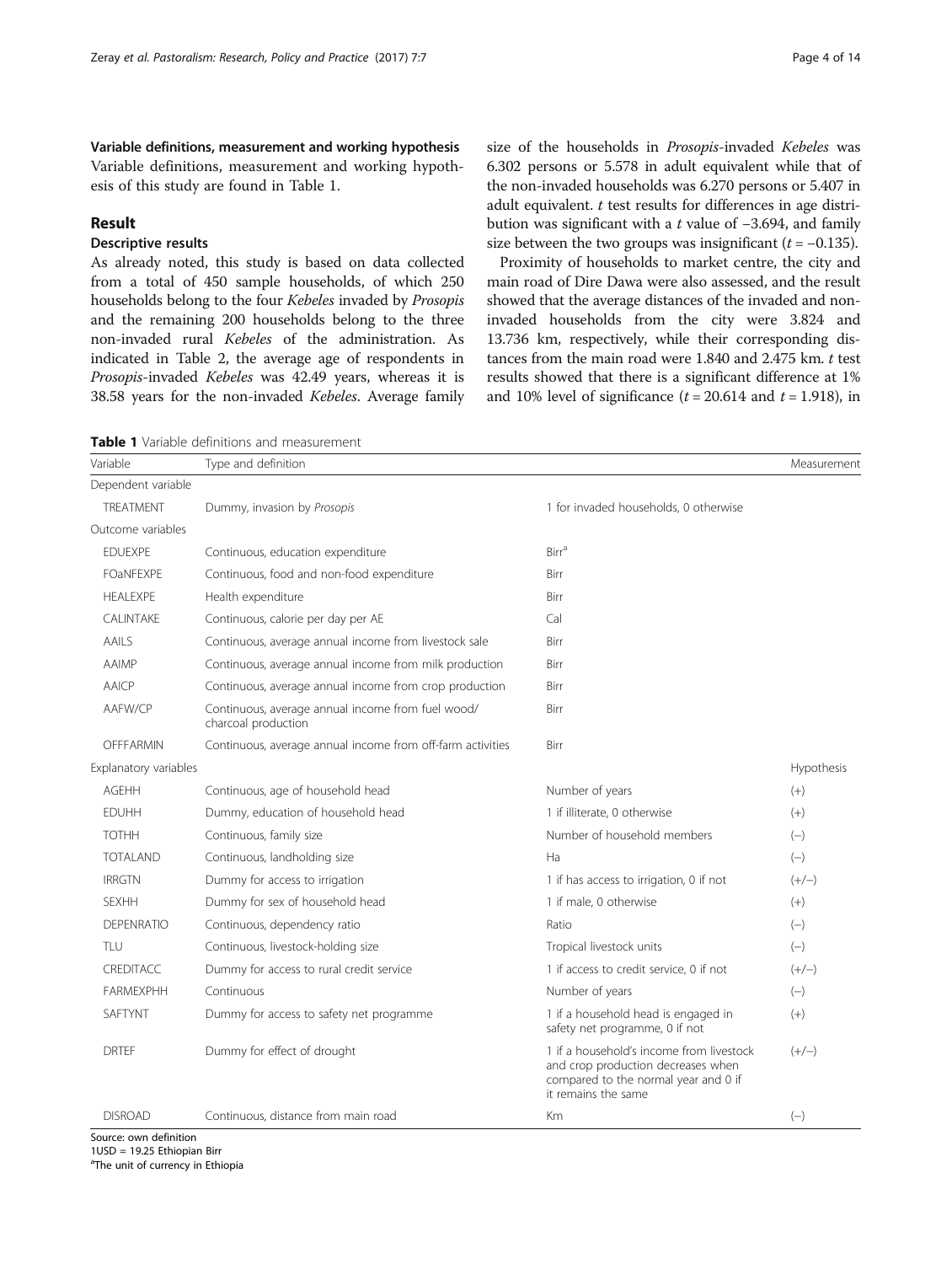<span id="page-4-0"></span>Table 2 Socio-economic characteristics of sample households by household type

| Pre-intery, variables             | Invaded $N = (250)$ |            | Non-invaded $N = (200)$ |            | Sample household $N = (450)$ |            | Means difference |            | $t$ value   |
|-----------------------------------|---------------------|------------|-------------------------|------------|------------------------------|------------|------------------|------------|-------------|
|                                   | Mean                | <b>STD</b> | Mean                    | <b>STD</b> | Mean                         | <b>STD</b> | Mean             | <b>STD</b> |             |
| <b>AGEHH</b>                      | 42.490              | 10.208     | 38.58                   | 11.004     | 40.545                       | 10.777     | 3.91             | $-0.796$   | $-3.694***$ |
| Family size age between 15 and 64 | 3.411               | 1.802      | 2.970                   | 1.756      | 3.192                        | 1.791      | 0.441            | 0.047      | $-2.484**$  |
| <b>DISROAD</b>                    | 1.840               | 2.421      | 2.475                   | 4.027      | 2.155                        | 3.330      | $-0.635$         | $-1.606$   | 1.918*      |
| <b>DISMKT</b>                     | 3.824               | 3.872      | 13.736                  | 5.618      | 8.756                        | 6.914      | $-9.912$         | $-1.746$   | 20.614***   |
| FARMEXPHH                         | 26.109              | 10.902     | 20.135                  | 8.210      | 23.137                       | 10.098     | 5.974            | 2.692      | $-6.202***$ |
| <b>TOTHH</b>                      | 6.302               | 2.496      | 6.270                   | 2.254      | 6.286                        | 2.376      | 0.032            | 0.242      | $-0.135NS$  |
| <b>DEPENRATIO</b>                 | 1.030               | 0.072      | 1.056                   | 0.075      | $-0.026$                     | $-0.003$   | 1.288            | 1.051      | 2.678***    |
| HH size in AE                     | 5.578               | 2.152      | 5.407                   | 1.894      | 5.493                        | 2.027      | 0.171            | 0.258      | $-0.843N5$  |
| <b>TOTALAND</b>                   | 2.621               | 2.369      | 2.148                   | 2.211      | 5.493                        | 2.027      | 0.474            | 0.158      | $-2.073**$  |
| <b>TLU</b>                        | 5.033               | 3.214      | 4.610                   | 3.271      | 4.820                        | 3.246      | 0.423            | 0.057      | 1.308NS     |

Source: own survey data, 2015

\*, \*\* and \*\*\* mean significant at the 10%, 5% and 1% probability levels, respectively

Not significant (NS)

proximity of households to market centre and main road, between the two groups, respectively (Table 2).

A closer look at economically active family members in the sampled households (15 to 65 years old) showed that the treatment group of households (invaded households) had relatively larger active family members, accounting to about 3.411 persons, than the control group of households which was found to be about 2.790 persons. This implies that, on average, the households from the invaded Kebeles have relatively more labour force than those households from the non-invaded Kebeles. However, the treatment group of households showed a slightly lower average dependency ratio (1.030) than households from the control group (1.056). This implies that every economically active person in the Prosopis invaded households and non-invaded households had to support more than one economically inactive person.

Farm experience of the sampled households was also assessed, and the result showed that, on average, Prosopis-invaded households had 26.109 years of farm experience while non-invaded had an average of 20.135 years farm experience.  $t$  test results, as showed in Table 2, indicated that there is a significant difference in farm experience of household heads at 1% level of significance  $(t = -6.202)$  between the two groups.

Livestock holding, as a wealth variable, indicates the capacity of agro-pastoral household to involve in high-return income sources. As shown in the table below, livestock holding in TLU was 5.033 for the treatment group and 4.610 for the control group. This implies that livestock per capita in the invaded areas was higher than that in the noninvaded areas, even if the  $t$  test result presented in Table 3 shows the difference is insignificant  $(t = 1.308)$ .

As is the case in the majority of farm households in the country, land is one of the scarce factors of production in the study area. Land holdings of sampled households varied from no farm land (1.7%) to greater than 1 ha (30.2%) out of which 20.2% belonged to the treatment (invaded) areas and the remaining 10% belonged to the control (non-invaded) group. This implies that the largest share (49.1%) of the households in the study area own less than one hectare of farm land.

Survey results also showed that 3.1% from the control (non-invaded) group and 2.4% from the treatment group held less than 0.5 ha of farmland. About 10.9% from the control and 11.1% from the treatment group owned 0.5 ha of farmland, while 10.2% of households in the control group and 10.4% of households in the treatment (invaded) group owned 1 ha of farmland. The small size of plots or farmlands accompanied with some environmental stresses in the study areas further aggravated the already existing agricultural practice and of course adversely affected crop production.

As far as educational status of the respondents is concerned, nearly 80% and 66% of households from Prosopis-invaded and non-invaded Kebeles were illiterate, respectively. Only 19.80% from the invaded and 34% from the non-invaded Kebeles attended primary education. The

Table 3 Farm holding size of sample households by household type

| Land size (ha) | Non-invaded   |      | Invaded |      | Total  |       |
|----------------|---------------|------|---------|------|--------|-------|
|                | Number        | %    | Number  | %    | Number | %     |
| No farm land   | $\mathcal{P}$ | 0.4  | 6       | 1.3  | 8      | 1.7   |
| < 0.5          | 14            | 3.1  | 11      | 2.4  | 25     | 5.6   |
| $= 0.5$        | 49            | 10.9 | 50      | 11.1 | 99     | 22    |
| 0.5 < x < 1    | 44            | 9.8  | 45      | 10.0 | 89     | 19.8  |
| $=1$           | 46            | 10.2 | 47      | 10.4 | 93     | 20.7  |
| >1             | 45            | 10.0 | 91      | 20.2 | 136    | 30.2  |
| Total          | 200           | 44.4 | 250     | 55.6 | 450    | 100.0 |

Source: own survey data, 2015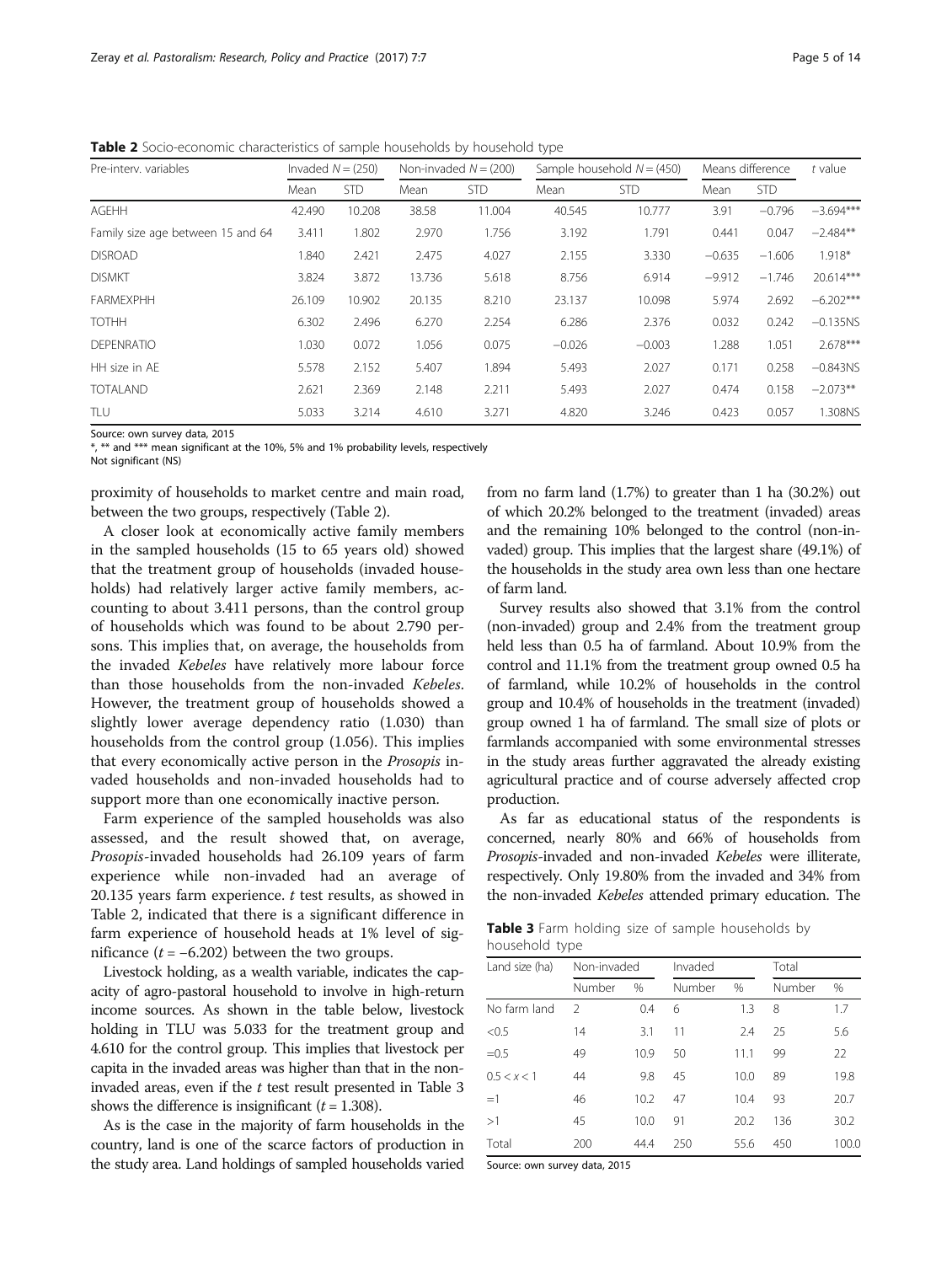result of chi-square test showed that there was a significant difference in the educational status of household heads at 1% level of significance between the two groups  $(\chi^2 =$ 10.311). As the result indicates, majority of households who are invaded by Prosopis were illiterates.

Survey results showed that, out of the total 450 sampled households, 85% and 15% were male headed and female headed, respectively (Table 4). The results also indicated that 88% and 12% of Prosopis-invaded households and 82% and 18% of non-invaded households were male headed and female headed, respectively.  $t$  test result for differences in gender of the household head between the two groups was significant  $(t = -2.963)$ 

In both Prosopis-invaded and non-invaded areas, it was observed that 64.4% and 50.5% of the respondents were engaged in food for work or the so-called safety net programme, respectively. This implies that more than half of the households are not in a position to feed themselves from income generated from crop and livestock production. Besides, the average number of food secured and food insecure households was assessed based on the calorie intake levels of sample respondents, and the results revealed that 59.5% of the respondents in non-invaded areas and 49.6% of the respondents in the invaded areas were food insecure. This means that in both cases, there is almost food uncertainty. The result of the chi-square test showed that there is a significant difference among the two groups in number of food secured people at 5% level of significance ( $\chi^2$  = 4.048) (Table 4).

In the study area, both perennial and annual crops are grown through rain-fed and irrigation agriculture. Subsistence mixed farming is the dominant farming type constituting 81.25% of the households in the study area. Irrigation accounts for about 27.72% of the households in the control (non-invaded) areas and only 8.8% in the treatment (invaded) areas. The chi-square test was also undertaken to check whether there is a significant mean difference in households' access to irrigation between the two groups. The result showed that the difference was significant at 5% ( $\chi^2$  = 6.544) (Table 4).

In the study area, it was observed that 41.2% of the respondents in the invaded areas and 33.66% of the respondents in the non-invaded areas have access to rural credit service. As can be seen from Table 4, the chi-square test result indicated that there is insignificant difference in access to rural credit service between the two groups.

As far as cooperative membership is concerned, nearly 71.6% from Prosopis-invaded Kebeles and 46.50% from the non-invaded Kebeles are not members of cooperative respectively. The result of chi-square test showed that there was a significant difference in household heads' membership to a cooperative, at 1% level of significance between the two groups ( $\chi^2$  = 25.604).

Table [5](#page-6-0) shows that there were significant differences between the two groups of sample respondents with

Table 4 Socio-economic characteristics of sample households by household type

Pre-interv. variables **Description** Invaded Non-invaded Total Total Total *Invaded* Total *Invaded* Total *Invaded* 

 $(N = 250)$   $(N = 200)$   $(N = 450)$ No. % No. % No. % SEXHH MALE 220 88 164 82 384 85 2.963\* FEMALE 30 12 36 18 66 15 EDUHH Illiterate 200 80 132 66 332 73 10.311\*\*\* Literate 50 20 68 34 118 27 Yes 71 28.4 145 72.50 216 50.45 25.604\*\*\* No 179 71.6 94 46.50 273 59.05 CREDITACC Yes 103 41.2 68 33.66 171 37.43 2.153NS No 147 58.8 132 65.35 279 62.08 DRTEF Yes 175 70 190 94.06 365 82.03 43.879\*\*\* No 75 30 10 4.95 85 17.475 Number of food secured people Food secure 126 50.4 81 40.5 207 45.45 4.048\*\* Not food secure 124 49.6 119 59.5 243 54.55 SAFTYNT Yes 161 64.4 102 50.5 263 57.45 7.346\*\*\* No 89 35.6 98 48.51 187 42.06 IRRGTN Yes 22 8.8 56 27.72 78 18.26 24.383\*\*\* No 228 91.2 144 71.29 372 81.25

Source: own survey data, 2015

\*, \*\* and \*\*\* mean significant at the 10%, 5% and 1% probability levels, respectively

Not significant (NS)

 $\chi^2$  value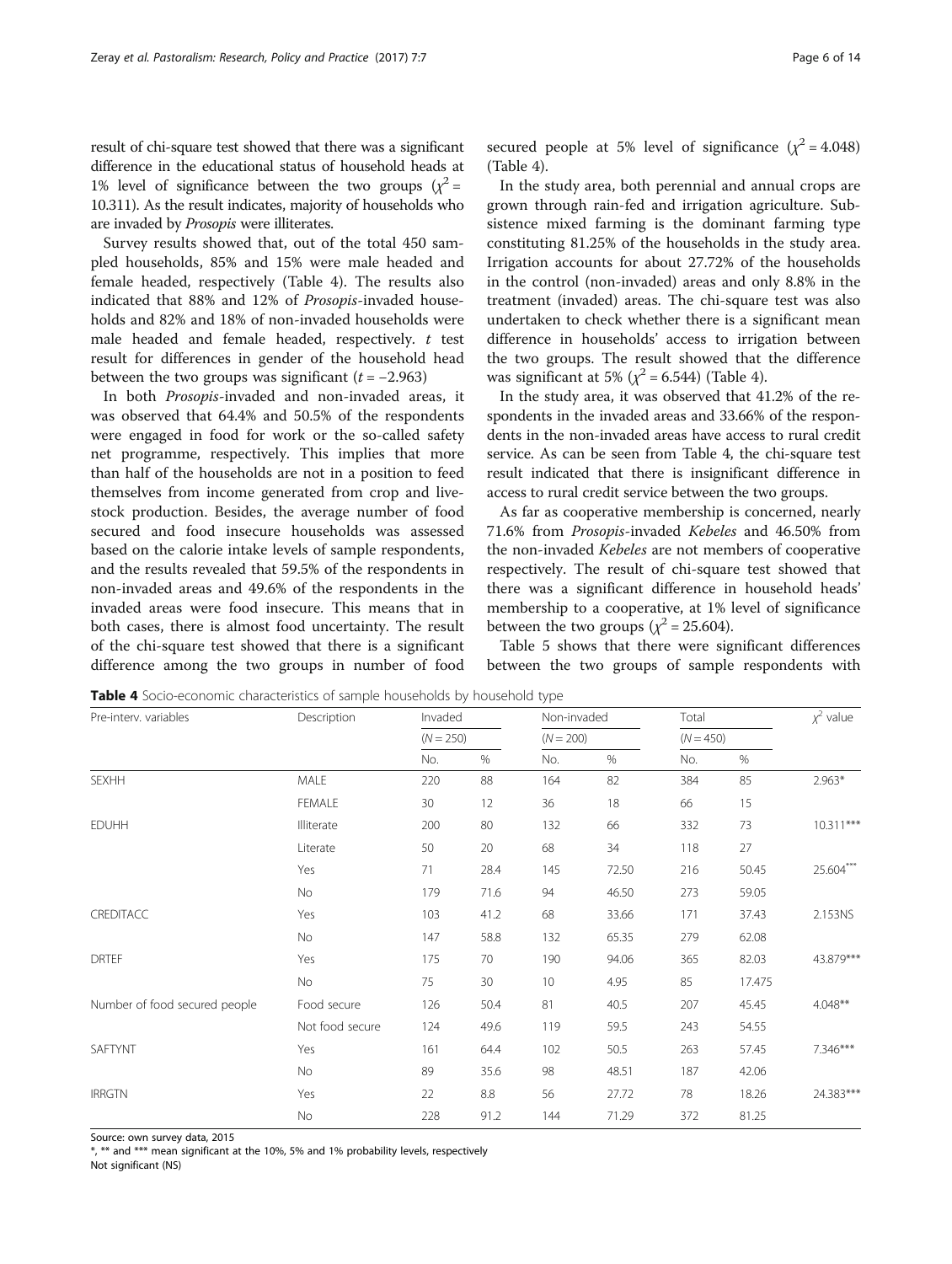<span id="page-6-0"></span>Table 5 Current income, expenditure and calorie intake of sample households by household type

| Pre-intery, variables |           | Invaded $N = (250)$ |           | Non-invaded $N = (200)$ |           | Sample household $N = (450)$ |            | Means difference |             |
|-----------------------|-----------|---------------------|-----------|-------------------------|-----------|------------------------------|------------|------------------|-------------|
|                       | Mean      | <b>STD</b>          | Mean      | <b>STD</b>              | Mean      | <b>STD</b>                   | Mean       | <b>STD</b>       |             |
| <b>EDUEXPE</b>        | 562.644   | 485,170             | 366.620   | 301.501                 | 465.119   | 415.608                      | 169.024    | 183.669          | $-4.860***$ |
| AAILS                 | 1,719.946 | 2,651.149           | 2,161.128 | 2,267.842               | 1,939.439 | 2,474.703                    | $-441.182$ | 383.307          | $1.792*$    |
| AAIMP                 | 656.990   | 130.953             | 941.050   | 1,663.434               | 798.313   | 1.426.359                    | $-284.06$  | $-532.481$       | $2.004***$  |
| AAFW/CP               | 1,235.460 | 2,223.456           | 561.200   | 1,529.271               | 900.008   | 1.937.154                    | 674.26     | 694.185          | $-3.539***$ |
| AAICP                 | 3,053.03  | 2,350.367           | 2,215.006 | 1.881.04                | 2.636.106 | 2,168.163                    | 838.031    | 469.326          | $-3.944***$ |
| <b>OFFFARMIN</b>      | 6,173.871 | 9,412.567           | 5,036.040 | 14,727.954              | 1,137.831 | $-5,315.39$                  | 5,607.786  | 12,344.151       | $-0.9240N$  |
| FOaNFEXPE             | 9.879.327 | 5.684.264           | 6,429.45  | 5,636.152               | 8.162.970 | 5,911.239                    | 3.449.877  | 48.112           | $-6.110***$ |
| <b>HEALEXPE</b>       | 243.158   | 252.378             | 153.170   | 295.857                 | 198.388   | 278.198                      | 89.988     | $-43.48$         | $-3.282***$ |
| CALINTAKE             | 2.704.443 | ,718.556            | 1.859.700 | 1,165.135               | 2.284.173 | 1.527.393                    | 844.743    | 553.422          | $-5.763***$ |

Source: own survey data, 2015

\*, \*\* and \*\*\* mean significant at the 10%, 5% and 1% probability levels, respectively

Not significant (NS)

respect to expenditure on education, milk income, income from livestock sale, income from Prosopis, average annual income from crop production, food and non-food expenditure, health expenditure and calorie per day per Adult-Equivalent (AE). However, there were no statistical significant differences between the two groups of sample households with respect to off-farm income. The explanation for the significant outcome variables are presented below.

Expenditure on education includes money spent on exercise books, pens, pencils, uniform, school fees and other education materials of the previous year. The mean education expenditure of the total sample households is Birr 465.119 (USD 24.162) per annum. The average education expenditure for Prosopis-invaded and non-invaded households is Birr 562.644 (USD 29.228) and Birr 366.620 (USD 19.045), respectively. The  $t$  test result shows that there is statistically significant difference among the two groups at 1% probability level.

The quantity of milk from the households who own livestock was estimated on the basis of the number of milking animals and the amount of milk that the average cows, goats, sheep and camels produced. Explicit costs including annual average cost for medication and supplementary feed cost were also considered with the assumption that income from milk production is equal to domestic consumption plus sale. The descriptive result shows that there is significant difference between the two groups of households in that the mean income from milk production by Prosopis-invaded and non-invaded households is Birr 656.990 (USD 34.129) and Birr 941.050 (USD 48.886), respectively. The  $t$  test result reveals that there is statistically significant difference between the two groups at 5% probability level. According to the respondents, reduced pasture availability (caused by mesquite invasion) and frequent rain shortage caused the problem. Pasture availability is of course one of the factors determining milk productivity. A comparative study conducted by Mugasi et al. ([2000](#page-13-0)) showed that livestock reared under relatively highly encroached grazing fields yielded less milk than those reared under less encroached fields.

Income from livestock sale is the sum of money households obtained from sale of live livestock. The mean income from livestock sales in Prosopis-invaded and noninvaded households is Birr 1719.946 (USD 89.348) and Birr 2161.128 (USD 112.266), respectively. The  $t$  test result reveals that there is statistically significant difference between the two groups at 10% probability level. This study is in line with Pasiecznik [\(1999](#page-13-0)) which reported that mesquite invasion forms impermeable, dense thickets. The same source also stated that the invasion reduces grass cover of grazing lands and consequently affects stocking density.

Income from fuel wood and charcoal is a sum of money households obtained from fuel wood collection and charcoal making. The mean income from fuel wood and charcoal in Prosopis-invaded and non-invaded households is Birr 1235.460 (USD 64.180) and Birr 561.200 (USD 29.153), respectively. The  $t$  test reveals that there is statistically significant difference in income generation from firewood collection and charcoal making.

Explicit costs such as costs for fertilizer, pesticides, seeds and labour, taking a minimum wage of Birr 20 per day, was used in the calculation of net income from crop production. These quantities were converted to values (Birr) using households' self-report of sales price. Based on this estimation, the mean annual income generated from crop production in Prosopis-invaded households is Birr 3053.03 (USD 158.599) while it is Birr 2215.006 (USD 115.065) for non-invaded households. There is a significant difference in income generated from crop production between invaded and non-invaded households, and the  $t$  value of  $-3.944$  suggests that this variable is significant at 1% probability level. This study is also in line with Haji and Mohammed ([2013](#page-13-0)) who confirmed that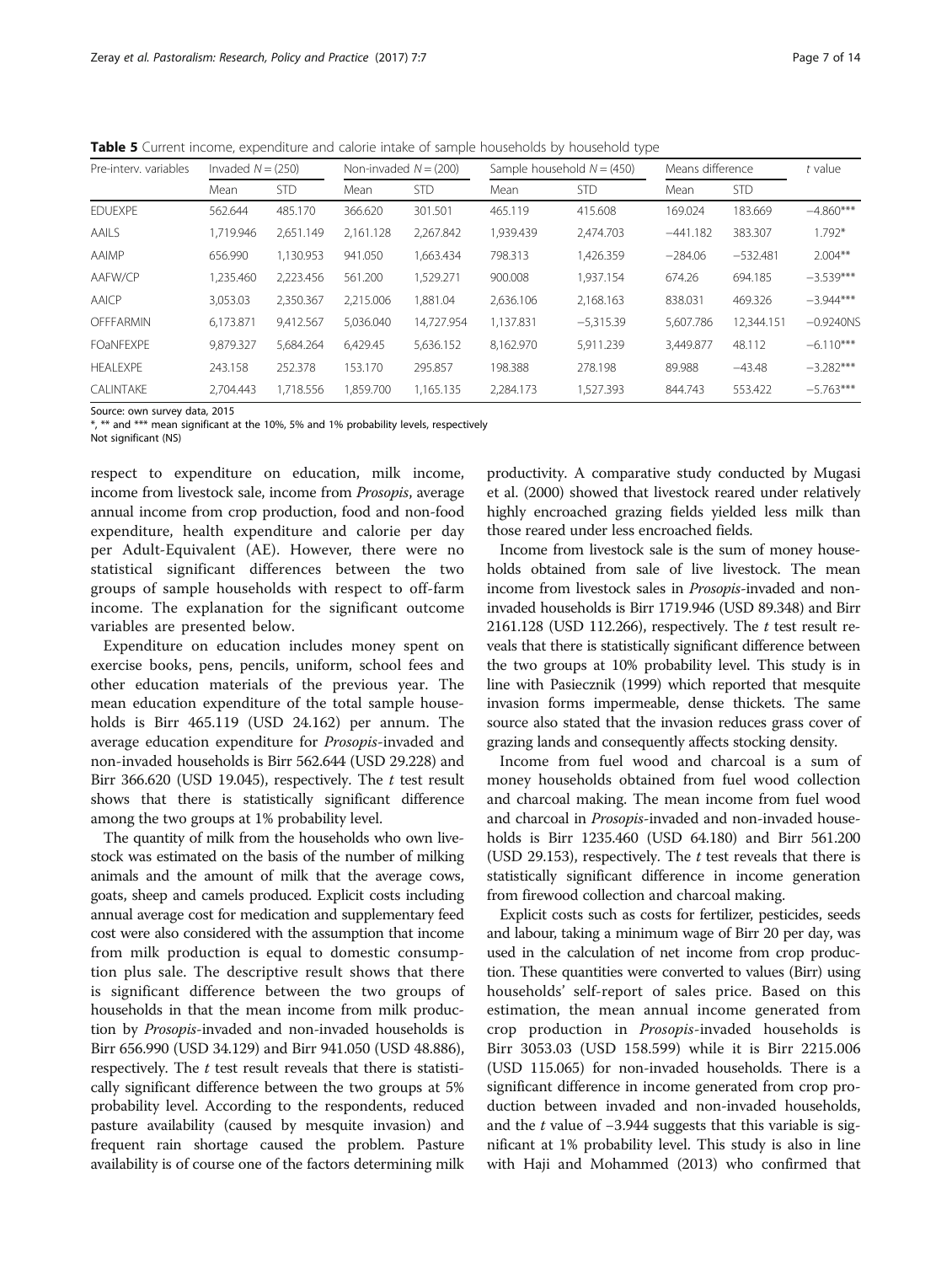Prosopis is attributed to have resulted in increased crop yields by 29%. Prosopis have positive effects on the soil layer (Ilukor et al. [2014](#page-13-0)). These positive soil characteristics can be used for consecutive planting of native species on cropping fields. In some studies, the physico-chemical property of soil under mesquite canopy was found to be better than the adjacent open field (e.g. El Fadl, 1997, cited in Esther and Brent [2005\)](#page-13-0) which may be due to nitrogen fixation, leaf litter addition and change in soil structure due to deep tap root system (Pasiecznik et al. [2001\)](#page-13-0).

An effort has also been made to study the expenditure pattern among the households which is presented below.

Total household expenditure includes food and non-food expenditure of households in the previous year. The mean total household expenditure of invaded and non-invaded households is Birr 9879.327 (USD 513.212) and Birr 6429.45 (USD 333.997), respectively. The  $t$  test result reveals that there is a statistically significant difference between the two groups at 1% probability level.

Health expenditure is a sum of money spent for medication by the household for family members and their animals. The mean health expenditure of Prosopisinvaded and non-invaded households is Birr 243.158 (USD 12.6316) and Birr 153.170 (USD 7.957), respectively. The  $t$  test result reveals that there is statistically significant difference between the two groups at 1% probability level.

Findings of the study show that invaded households and non-invaded households had calorie intake of 2704.443 and 1859.7 cal per AE, respectively. As already mentioned, two weeks' data on available food for sample households' consumption, from purchase and/or stock, were converted to kilocalories and the figures were divided by the total AE in each households AE. Finally the computed kilocalorie per AE in each household was compared with the minimum subsistence energy requirement per AE per day, 2,100 kcal. Invaded households' calorie intake is higher than noninvaded households (see Table [5](#page-6-0)).

Although education expenditure, income from fuel wood collection and charcoal making, income from crop production, food and non-food expenditure, health expenditure and calorie per day per AE of the invaded households were higher than those of non-invaded households, milk income and income from livestock sale in the invaded households were less than those of noninvaded households. However, this does not mean that the mean difference is exclusively because of the invasion of Prosopis. Since comparisons are not yet restricted to households who have similar characteristics, it is impossible to attribute the difference in the above variables between the two groups exclusively to *Prosopis* invasion. Therefore, to handle this shortcoming, a further analysis was conducted using propensity score matching techniques to strengthen the findings.

## Estimation results

This section describes the steps followed to measure the impact of Prosopis invasion. More precisely, it presents the estimation of propensity scores, matching methods, common support region and balancing test. It also explains the treatment effect of Prosopis invasion across the invaded households.

## Propensity scores

The results of a propensity score are obtained as the probability scores of individuals from the fitted simple logistic regression model. Logistic regression is applied when the dependent variable is dichotomous. The model is estimated with STATA 13 computing software using the propensity score matching algorithm developed by Leuven and Sianesi ([2003\)](#page-13-0). In the estimation process, data collected from the two groups, namely Prosopisinvaded households and non-invaded households, were pooled such that the dependent variable takes a value 1 if the household was invaded by Prosopis and 0 otherwise. Prior to running the regression model, the explanatory variables were checked for the existence of multicollinearity and heteroscedasticity.

The Variance Inflation Factor (VIF) values of the variables in the model, as shown in Tables 12 and 13 in the [Appendix,](#page-12-0) are less than the critical values showing that there is no problem of collinearity.

Heteroscedasticity was checked, and no problem was noticed in the data. As mentioned earlier, the variables included in the model are assumed to affect neither a household's invasion with Prosopis nor the outcome of Prosopis invasion.

The overall model goodness of fit represented by model count  $R^2$  is very good, and about 88% of the variation in outcome is explained by the explanatory variables in the model. The log likelihood ratio which follows the chi-square distribution was found to be 224.935 which is significant at 1% probability level, which implies that the entire explanatory variables together explained the variation in the dependent variable.

As can be seen from the estimated coefficients of all the 14 explanatory variables, Prosopis invasion is significantly influenced by six of them. More precisely, family size, dependency ratio and access to irrigation water had shown negative and significant relationship with Prosopis invasion. On the other hand, age of the household head, TLU and engagement in food for work programme were positively and significantly related to Prosopis invasion.

Dependency ratio of the respondent household was found to significantly and negatively affect *Prosopis* invasion, which is also in line with the hypothesis. This means that higher dependency ratio leads to lesser probability of the households to be invaded by *Prosopis*.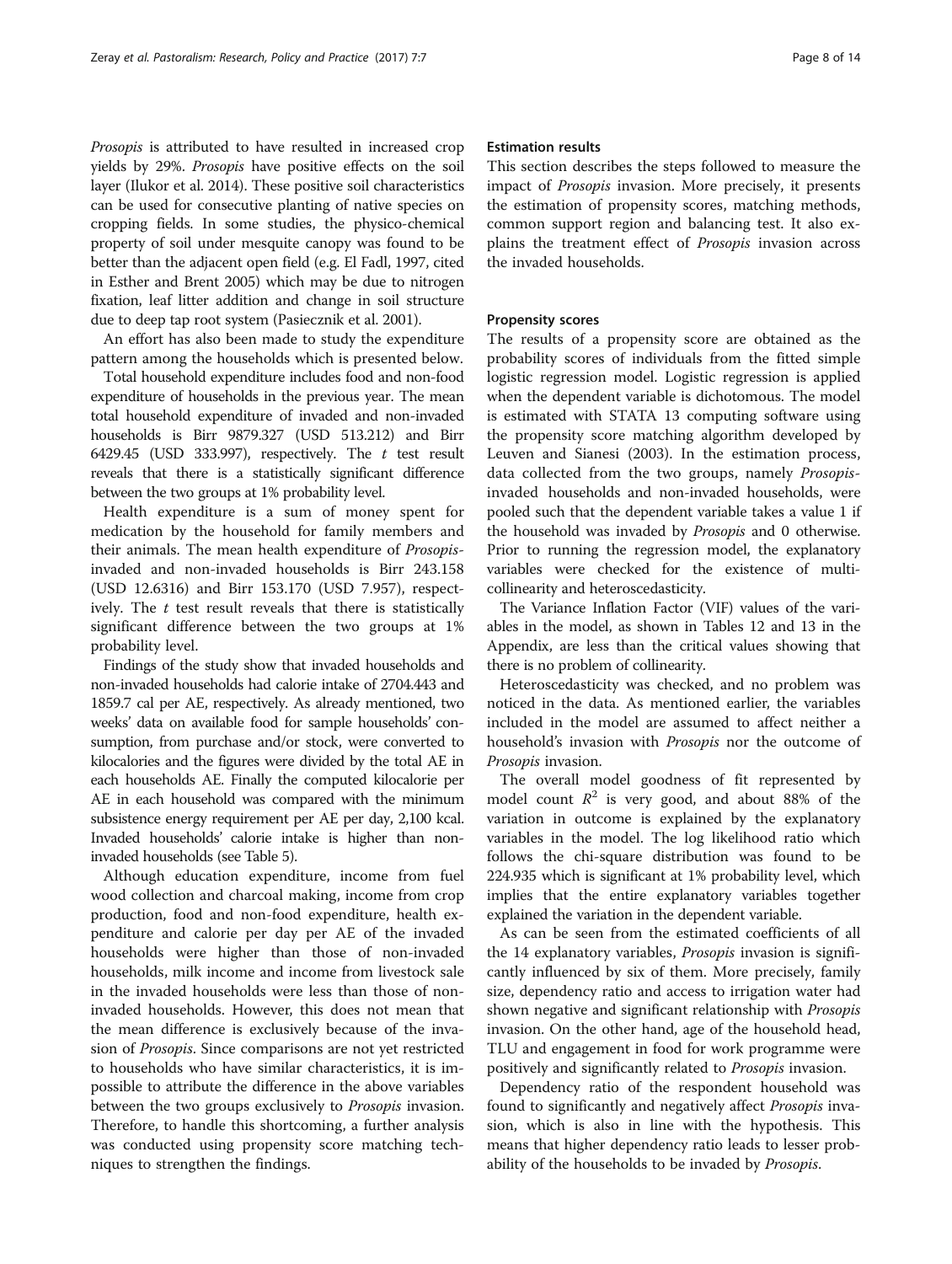Households, who have large family size, have a significant and at the same time negative relationship with Prosopis invasion. This means that larger family size contributes large family labour to use Prosopis as source of income or more labour is available in the house for fuel wood collection. Therefore, households who have larger family sizes have a lower probability to be invaded by Prosopis.

In line with the hypothesis, age of the household head was found to be positively related with Prosopis invasion. This means that as the age of household head increases, his/her potential ability to eradicate Prosopis decreases due to limited working capacity.

Households who participated in food for work (safety net) programme were found to have a significant and positive relationship with Prosopis invasion, which is also in line with the hypothesis. This means households benefiting from this programme favour Prosopis as they will not use it as a source of income.

Livestock holding as a wealth variable indicates the capacity of the agro-pastoral household to involve in highreturn income sources. The result, as shown in the table below, for livestock holding is not in line with the hypothesis. It is interesting that for the households who owned larger number of livestock, the higher the probability to be invaded by Prosopis. This is because, when agricultural/farm land of the households are invaded by Prosopis, they will find other income source for their living. Particularly agropastoral households want to expand livestock production as the result of invasion. The model output is depicted in Table 6.

Figure [1](#page-9-0) shows the distribution of households with respect to estimated propensity scores. As can be seen in the figure, most of the treatment households are found to the right of the distribution, while most of the control households are found in the left side of the distribution.

## Matching of Prosopis-invaded households and non-invaded households

As noted earlier, before implementing the matching task, three main steps must be followed and these are presented as follows: First, predicted values of propensity scores should be estimated for all treated and control households. Second, a common support condition should be imposed on the propensity score distributions of household with and without the *Prosopis* invasion. Finally, observations whose predicted propensity scores fall outside the range of the common support region should be discarded.

The estimated propensity scores vary between 0.0496 and 0.996 (mean = 0.643) for Prosopis-invaded or treatment households and between 0.0163 and 0.965 (mean = 0.361) for non-invaded (control) households (Figures [2](#page-9-0) and [3](#page-9-0)). The common support region would then lie between 0.0496 and 0.965. This means households whose estimated

Table 6 Results of the logistic regression model

| Variables                     | Coef.     | Std. err. | Z          | P > Z |
|-------------------------------|-----------|-----------|------------|-------|
| AGEHH                         | 0.0715    | 0.0206    | 3.48***    | 0.001 |
| <b>SEXHH</b>                  | 0.3138    | 0.5473    | 0.57       | 0.566 |
| <b>EDUHH</b>                  | $-0.1205$ | 0.4881    | $-0.25$    | 0.805 |
| <b>DISROAD</b>                | 0.0448    | 0.0588    | 0.76       | 0.446 |
| <b>FARMEXPHH</b>              | $-0.0129$ | 0.0246    | $-0.52$    | 0.601 |
| <b>TOTHH</b>                  | $-0.2301$ | 0.0905    | $-2.54***$ | 0.011 |
| <b>DEPENRATIO</b>             | $-0.4194$ | 0.04724   | $-8.88***$ | 0.000 |
| <b>TOTALAND</b>               | $-0.2254$ | 0.0794    | $-1.25$    | 0.245 |
| TLU                           | 0.2149    | 0.0614    | $3.50***$  | 0.000 |
| <b>IRRGTN</b>                 | $-1.8196$ | 0.5134    | $-3.54***$ | 0.000 |
| CREDITACC                     | 0.5186    | 0.4623    | 1.12       | 0.262 |
| SAFTYNT                       | 1.5612    | 0.4841    | $3.22***$  | 0.001 |
| <b>DRTEF</b>                  | $-0.9156$ | 0.5816    | $-1.57$    | 0.115 |
| cons                          | 0.6698    | 1.1556    | 0.58       | 0.562 |
| Number of $obs = 450$         |           |           |            |       |
| LR $\chi^2(13)$ 352.80        |           |           |            |       |
| Prob > $\chi^2$ = 0.0000      |           |           |            |       |
| Log likelihood = $-102.24075$ |           |           |            |       |
| Pseudo- $R^2$ = 0.6331        |           |           |            |       |
| Source: own estimation result |           |           |            |       |

\*, \*\* and \*\*\* mean significant at the 10%, 5% and 1% probability

levels, respectively

propensity scores are less than 0.0496 or greater than 0.965 were not considered for the matching exercise. As a result of this restriction, 10 households from treatment were discarded from the analysis (see Table [7\)](#page-9-0).

### Choice of matching algorithm

In order to get the best matching estimators for matching the treatment and control households in the common support region, the nearest neighbour, caliper and kernel matching estimators were tested (Table [8](#page-10-0)). Finally, the matching estimators make use of different criteria such as equal means test referred to as the balancing test (Dehejia and Wahba [2002\)](#page-13-0), pseudo- $R^2$  and matched sample size. In selecting a given matching estimator, a matching estimator which balances all explanatory variables (i.e. results in non-significant mean differences between the two groups) bears a low  $R^2$  value and also results in a large matched sample size which is preferable. Consequently, a kernel matching with no bandwidth was found to be the best estimator for the data.

Table [9](#page-10-0) depicts the estimated results of matching quality tests. Based on the selected best estimator (kernel matching with no bandwidth), the balancing test of covariates, before and after the matching of Prosopis-invaded and non-invaded households, shows that there are no statistically significant mean differences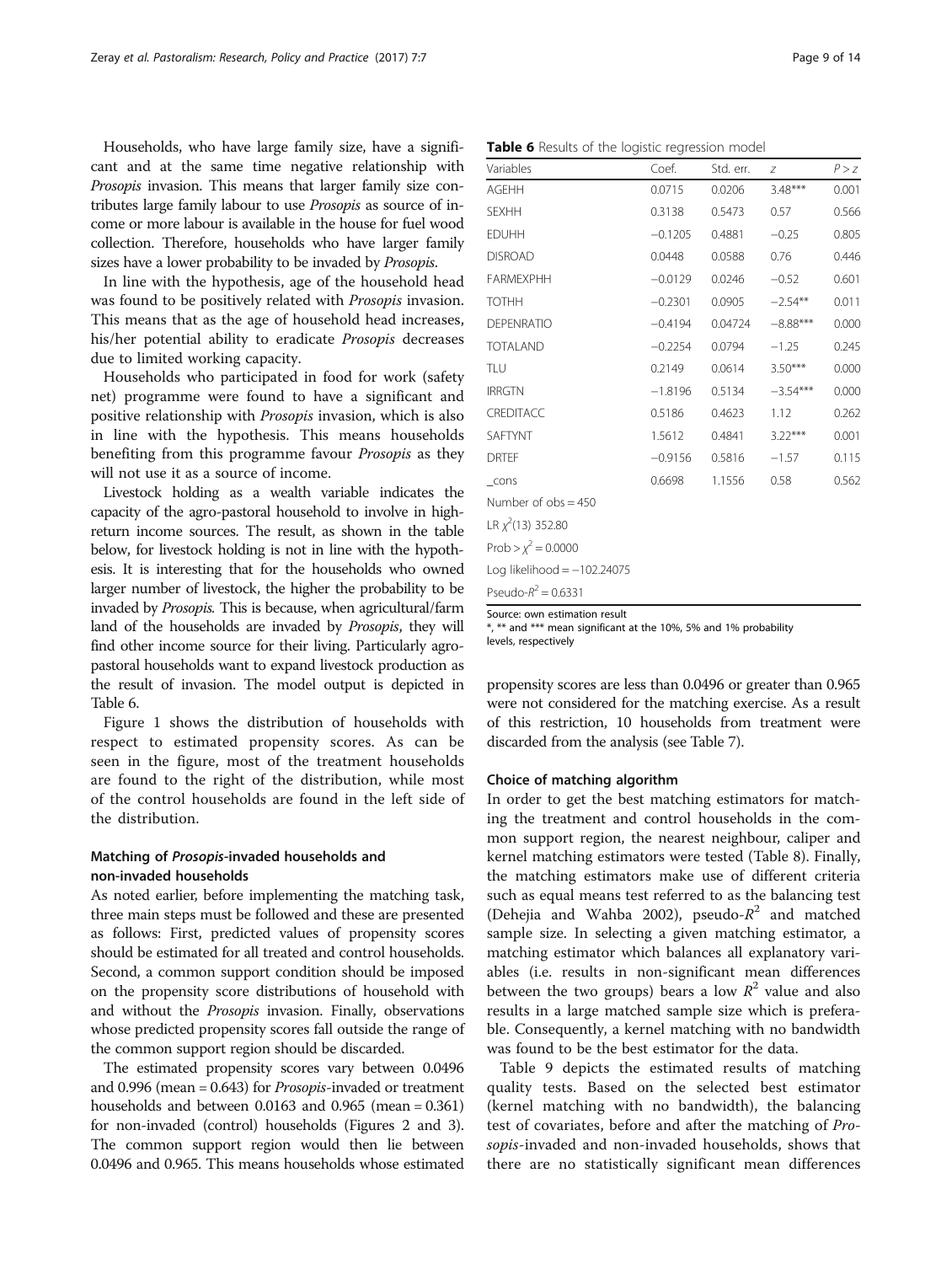between the two groups in terms of age of the household head, distance to the main road, sex of the household head, education level of the household head, farm experience, family size of the household, dependency ratio, farm size, access to irrigation, participation in safety net programme and drought faced during the last three years.

## Treatment effect on the treated

The effect of Prosopis invasion on households' livelihoods was meticulously analysed. The estimated results show supportive evidence of statistically significant impact of Prosopis invasion on household expenditure on education, milk income, average annual income from crop production, off-farm income, food and non-food expenditure and food poverty measured in calorie intake. Pre-intervention differences (demographic, location, institutional and asset endowment characteristics) among the Prosopis-invaded and Prosopis non-invaded households were controlled.

The finding of this study revealed that mean difference in education expenditure, milk income, calorie intake per AE and average annual income obtained from fuel wood collection and charcoal making between the two groups of sample households is significant at 1% probability level. For food and non-food expenditure, the two groups of sample households showed significant mean difference at 5% probability level. Results also show that average annual



income from milk, average annual incomes from crop production and off-farm income are significant at 5% probability levels. In other words, on average, Prosopis invasion has boosted education expenditure, average annual income from crop production, off-farm income, food and non-food expenditure, physical food consumption and income from fuel wood and charcoal in Prosopis-invaded household by Birr 213.053 (USD 11.068), Birr 529.43 (USD 27.503), Birr 3831.295 (USD 199.028), Birr 2607.103 (USD 135.434), 805.421 cal and Birr 2133.399 (USD 110.826), respectively, over the non-invaded households. On the other hand, Prosopis invasion has reduced milk income by Birr 410.667 over the non-invaded households (Table [10\)](#page-11-0).

#### Sensitivity analysis

In this section, the issue whether or not the final evaluation results are sensitive with respect to the choice of the balancing scores is addressed. Matching estimators work under the assumption that a convincing source of exogenous variation of treatment assignment does not exist. Likewise, sensitivity analysis was undertaken to detect if the identification of conditional independence assumption was satisfactory or affected by the dummy confounder or the estimated Average Treatment Effect on the Treated (ATT) is robust to specific failure of the CIA. Sensitivity analysis using the bounding approach was employed, and this involves calculating upper and lower bounds, using the Wilcoxon signed rank test. These rank tests test the null hypothesis of no-treatment effect for different hypothesized values of unobserved selection bias. Table [11](#page-11-0)

Table 7 Distribution of sample households by estimated propensity scores and household type

| Group                                | Obs | Mean                 | Std.  | <b>Minimum</b> | Maximum |
|--------------------------------------|-----|----------------------|-------|----------------|---------|
| Total households                     | 450 | $0.502 \qquad 0.263$ |       | 0.0163         | 0.996   |
| Treatment households 250 0.643 0.239 |     |                      |       | 00496          | 0.996   |
| Control households                   | 200 | 0.361                | 0.204 | 0.0163         | 0.965   |

Source: own estimation result

<span id="page-9-0"></span>

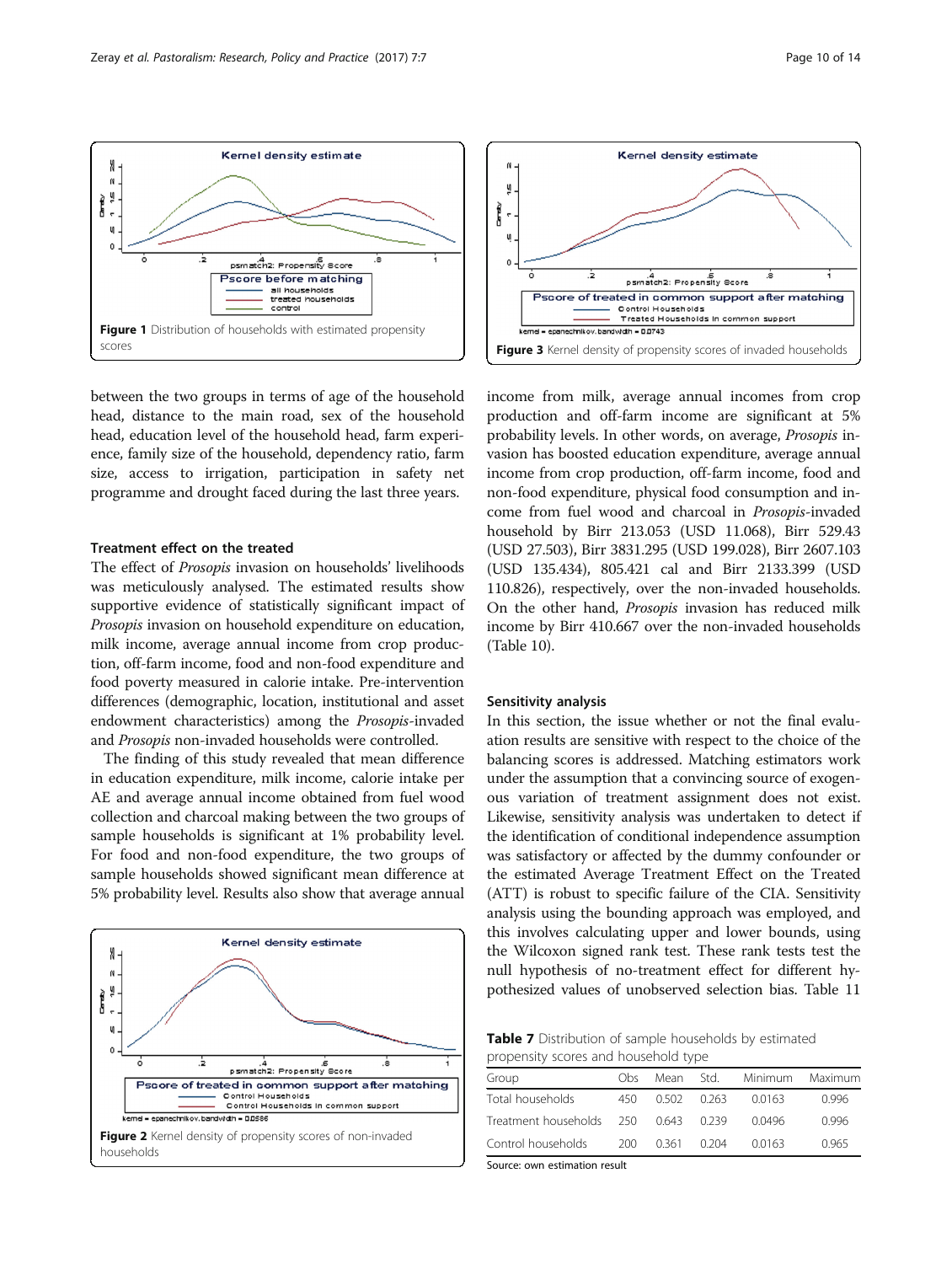<span id="page-10-0"></span>

| Table 8 Comparison of the three matching estimates by |  |  |
|-------------------------------------------------------|--|--|
| performance criteria                                  |  |  |

| Matching estimator | Performance criteria        |               |                        |  |  |  |
|--------------------|-----------------------------|---------------|------------------------|--|--|--|
|                    | Balancing test <sup>a</sup> | Pseudo- $R^2$ | Matched<br>sample size |  |  |  |
| <b>NN</b>          |                             |               |                        |  |  |  |
| 1 neighbour        | 8                           | 0.109         | 440                    |  |  |  |
| 2 neighbour        | 8                           | 0.082         | 440                    |  |  |  |
| 3 neighbour        | 9                           | 0.067         | 440                    |  |  |  |
| 4 neighbour        | 10                          | 0.064         | 440                    |  |  |  |
| Caliper            |                             |               |                        |  |  |  |
| 0.01               | 12                          | 0.038         | 396                    |  |  |  |
| 0.25               | 12                          | 0.055         | 440                    |  |  |  |
| 0.5                | 7                           | 0.134         | 440                    |  |  |  |
| <b>KM</b>          |                             |               |                        |  |  |  |
| With no bandwidth  | 13                          | 0.033         | 440                    |  |  |  |
| Bandwidth of 0.1   | 11                          | 0.042         | 440                    |  |  |  |
| Bandwidth of 0.25  | 11                          | 0.050         | 440                    |  |  |  |
| Bandwidth of 0.5   | 8                           | 0.084         | 440                    |  |  |  |

Source: own estimation result

<sup>a</sup>Number of explanatory variables with no statistically significant mean

differences between the matched groups of Prosopis-invaded households and non-invaded households

reveals the sensitivity result of outcome ATT values to the dummy confounder.

Regarding milk income, off-farm income, income from crop production and income from Prosopis, the average treatment effect on the treated is found to be insensitive to the dummy confounder. Similarly, education expenditure, food and non-food expenditure and calorie per day per AE were also found to be robust or insensitive to the dummy confounder. This shows how strongly an unmeasured variable influences the selection process in order to undermine the implications of matching analysis.

## Conclusions

In this study, cross-sectional data from Prosopis-invaded and non-invaded Kebeles of rural Dire Dawa Administration were used to explore the impacts of Prosopis invasion on households' welfare. The main question that this research attempted to answer was, 'what would be the livelihoods of Prosopis-invaded households had they not been invaded by Prosopis?' Answering this question requires observing outcomes with and without the Prosopis invasion for the same household. However, it is impossible to observe the same object in two states simultaneously. In other words, the fundamental problem in any social programme evaluation is the missing data problem. While the programme evaluator observes the factual for an object, it is impossible to observe the counter-factual for the same object.

This study used the propensity score matching technique to eliminate the possible sample selection bias since the data were from a survey study. Kebeles were grouped into two strata. Stratum one, which represent the treatment group, consists of four Kebeles that are severely invaded by Prosopis. The other three Kebeles which are not invaded by Prosopis are categorized under stratum two representing the control group.

The present study is a comparison between *Prosopis*invaded Kebeles forming four in number and Prosopis non-invaded Kebeles numbering three. As expected, a household's invasion by Prosopis was determined by a

Table 9 Results of the balancing tests of covariates using the kernel matching estimator

| Variables         | Before matching (450) |             |             | After matching (440) |             |           |  |
|-------------------|-----------------------|-------------|-------------|----------------------|-------------|-----------|--|
|                   | Treated               | Control     | $t$ value   | Treated              | Control     | $t$ value |  |
|                   | $N = (250)$           | $N = (200)$ |             | $N = (240)$          | $N = (200)$ |           |  |
| <b>AGEHH</b>      | 42.490                | 38.580      | $3.690***$  | 42.032               | 43.368      | $-1.220$  |  |
| <b>SEXHH</b>      | 0.881                 | 0.820       | $1.720*$    | 0.871                | 0.890       | $-0.570$  |  |
| <b>EDUHH</b>      | 0.198                 | 0.340       | $-3.240***$ | 0.204                | 0.321       | $-0.120$  |  |
| <b>DISROAD</b>    | 1.840                 | 2.475       | $-1.920*$   | 1.806                | 1.552       | 0.770     |  |
| <b>FARMEXPHH</b>  | 26.109                | 20.135      | $6.200***$  | 25.317               | 26.357      | $-0.990$  |  |
| <b>TOTHH</b>      | 6.302                 | 6.270       | $2.560***$  | 6.274                | 6.856       | $-0.130$  |  |
| <b>DEPENRATIO</b> | 1.149                 | 1.428       | $-2.680***$ | 1.146                | 1.261       | $-1.160$  |  |
| <b>TOTALAND</b>   | 2.621                 | 2.1475      | $2.070**$   | 2.534                | 3.0487      | $-1.560$  |  |
| TLU               | 5.033                 | 4.610       | $2.310***$  | 4.788                | 4.661       | 0.400     |  |
| <b>IRRGTN</b>     | 0.089                 | 0.280       | $-5.080***$ | 0.0914               | 0.114       | $-0.720$  |  |
| <b>CREDITACC</b>  | 0.411                 | 0.340       | 1.470       | 0.362                | 0.325       | 0.680     |  |
| SAFTYNT           | 0.644                 | 0.510       | $2.730***$  | 0.577                | 0.535       | 0.740     |  |
| <b>DRTEF</b>      | 0.698                 | 0.950       | $-7.000***$ | 0.731                | 0.653       | 1.640     |  |

Source: own estimation result

\*, \*\* and \*\*\* means significant at 1%, 5% and 10% probability levels, respectively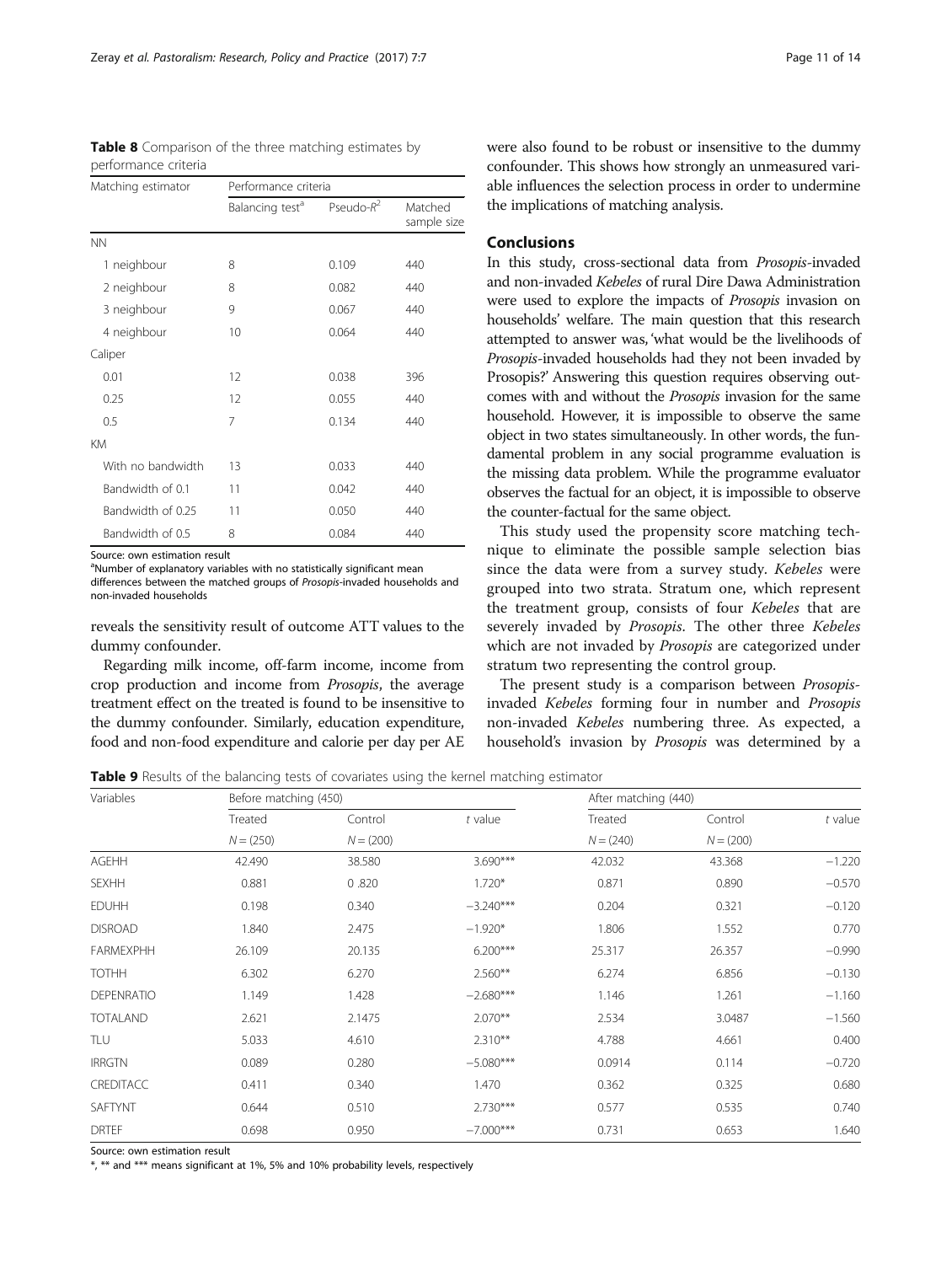<span id="page-11-0"></span>Table 10 Average treatment effect on the treated (ATT)

| Variables        | Treated   | Controls  | Difference | t value   |
|------------------|-----------|-----------|------------|-----------|
| <b>FDUFXPF</b>   | 572.646   | 359.593   | 213.053    | $3.63***$ |
| <b>FOANFFXPF</b> | 9.894.328 | 7.287.226 | 2.607.103  | $295***$  |
| <b>HFAI FXPF</b> | 260.349   | 215.813   | 44.536     | 0.48NS    |
| CAI INTAKE       | 2,673.691 | 1,868.270 | 805.421    | $3.96***$ |
| AAII S           | 1.676.303 | 1.796.247 | $-119.945$ | $-0.33NS$ |
| AAIMP            | 677.241   | 1.087.908 | $-410.667$ | $-1.68*$  |
| <b>AAICrP</b>    | 4.436.468 | 3.907.037 | 529.430    | $1.70*$   |
| OFFFARMIN        | 6,030.369 | 2.199.075 | 3.831.295  | $178*$    |
| AAFW/CP          | 2.257.849 | 124.450   | 2,133.399  | $4.57***$ |

Source: own estimation result

\*, \*\* and \*\*\* means significant at 1%, 5% and 10% probability levels, respectively

Not significant (NS)

combination of factors. These are age of the household head, family size of the household, dependency ratio, access to irrigation water, TLU and engagement in food for work programme. Finding a reliable estimate of the Prosopis impact thus necessitates controlling for all such factors adequately. In doing so, propensity score matching has resulted in 240 treated households to be matched with 200 controlled households. In other words, a matched comparison of all outcome variables was performed on these households who shared similar pre-intervention characteristics except the Prosopis. The resulting matches passed a variety of matching quality tests and were fit for addressing the main objectives of this study.

After controlling for other characteristics, it has been found that Prosopis invasion had significantly boosted the Prosopis-invaded household, over the non-invaded households on education expenditure by Birr 213.053 (37.23%), average annual income from crop production by Birr 529.43 (11.93%), off-farm income by Birr 3831.295 (63.53%), food and non-food expenditure by Birr 2607.103 (26.35%) and physical food consumption by 805.421 cal per AE (30.12%). On the other hand, Prosopis invasion reduces milk income of the Prosopisinvaded household by Birr 410.667 (60.64%) over the noninvaded households. Although this study tried to capture

Table 11 Sensitivity analysis of the estimated ATT

| Outcome variables | Percentage change |
|-------------------|-------------------|
| <b>EDUEXPE</b>    | 4.63              |
| AAIMP             | 13.74             |
| AAICrP            | 4.68              |
| <b>OFFFARMIN</b>  | 12.47             |
| <b>FOANFEXPE</b>  | 8.23              |
| AAFW/CP           | 2.19              |
| <b>CALINTAKE</b>  | 5.45              |

Source: own estimation result

some aspects of the Prosopis invasion in the rural Dire Dawa Administration, more aspects of Prosopis invasion such as more benefits and social costs were not examined, making the total economic evaluation incomplete.

## Recommendations

Based on our results, we provide the following recommendations for the sustainable management and control of Prosopis in the Dire Dawa Administration.

First, any projects or programmes that aim to tackle the challenges of Prosopis invasion and optimize the positive impacts of this species need to consider the Prosopis invasion effects explicitly, as there is huge market failure and externalities relative to the Prosopis invasion. Moreover, active involvement of the local community is important in the design and success of Prosopis invasion control/eradication programmes. So raising awareness of the local community about the pros and cons of Prosopis effects on households' welfare will play a great role for the success of community-based Prosopis invasion control/ eradication programmes. Hence, before trying to mobilize the community in control/eradication of Prosopis invasion, an awareness creation activity has to be done.

Second, age of the household head was found to be positively related to the probability of Prosopis invasion. Therefore, encouragement must be given to older household heads on the control/eradication of Prosopis invasion. In other words, development agencies and policy-makers should target Prosopis control/eradication technologies on the basis of age.

Third, households with large family size found to have lesser probability to be invaded by Prosopis because the family could have contributed higher labour force invasion can be an opportunity. Projects/programmes that work on efficient family labour allocation and family planning need to be encouraged in maintaining and minimizing household size to the level of household income capability. The implementation of family planning programmes should be supported with the current health-extension package of giving high emphasis on local people's perception of household size and on their attitudes towards family planning facilities.

Fourth, livestock rearing is the most important economic activity for the agro-pastoral households in the study area. Projects like dairy cow credits, sheep and goat credits, camel credit and fattening need to be supported through establishment of organized credit facilities, together husbandry skill and knowledge training for improvement of livestock management to increase family income can gain capacity to control/ eradicate Prosopis invasion. Management of herds (stocking and restocking) and utilization of improved feed and fodders in combination with Prosopis as a feed source need to be given due attention. Side by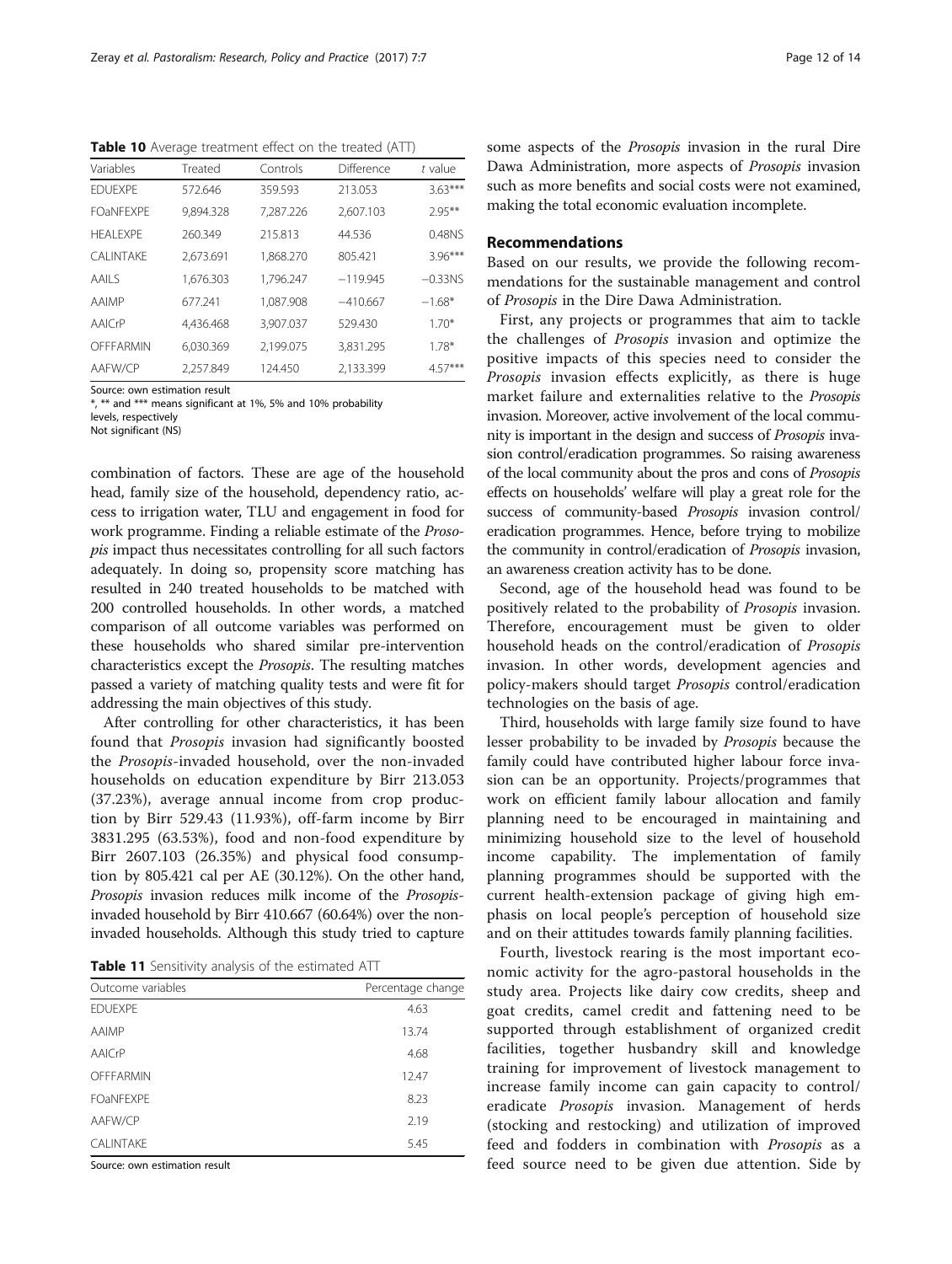<span id="page-12-0"></span>side, the extension service needs to give due attention to problems of animal health and critical feed shortage. In addition, necessary inputs should be provided on time, as per the requirement of the farmers.

Fifth, food security programmes are positively related to Prosopis invasion. Therefore, government and NGO intervention with regard to food aid and different food security programmes and projects have to take into consideration the negative impacts of Prosopis invasion. Since some invaded households gain a good source of income, promoting Prosopis utilization in a planned way through adoption of appropriate and sustainable management is advisable in the study area.

Sixth, the study results also indicated that access to irrigation was negatively related to Prosopis invasion. Therefore, in order to address the Prosopis invasion problems in the study area, attention should given by GOs and NGOs to developing small-scale irrigation or water harvesting technology, by organizing farmers into watershed cooperatives.

Seventh, due to the fact that the local communities in the invaded area have a record of better harvest in lands cleared of Prosopis, converting some of the invaded grazing lands into cultivable land (especially sorghum) is also another point of recommendation.

Last, but not the least, further research is needed on the total economic valuation of Prosopis invasion on the administration so as to gain more insight into the impact of Prosopis invasion.

## **Endnote**

 ${}^{1}$ A Kebele is the smallest administrative unit of Ethiopia similar to a ward.

## Appendix

Table 12 Multi-collinearity test for all explanatory variables

|                   | Collinearity statistics |       |  |  |
|-------------------|-------------------------|-------|--|--|
|                   | Tolerance               | VIF   |  |  |
| <b>AGEHH</b>      | .537                    | 1.862 |  |  |
| <b>SEXHH</b>      | .894                    | 1.118 |  |  |
| <b>EDUHH</b>      | .769                    | 1.301 |  |  |
| <b>DISROAD</b>    | .771                    | 1.297 |  |  |
| <b>FARMEXPHH</b>  | .449                    | 2.227 |  |  |
| <b>TOTHH</b>      | .736                    | 1.358 |  |  |
| <b>DEPENRATIO</b> | .825                    | 1.213 |  |  |
| <b>TOTALAND</b>   | .775                    | 1.290 |  |  |
| <b>TLU</b>        | .720                    | 1.388 |  |  |
| <b>IRRGTN</b>     | .632                    | 1.583 |  |  |
| CREDITACC         | .706                    | 1.417 |  |  |
| SAFTYNT           | .696                    | 1.436 |  |  |
| <b>DRTEF</b>      | .736                    | 1.359 |  |  |

|           | <b>Table 13</b> Contingency coefficient among discrete explanatory |  |  |
|-----------|--------------------------------------------------------------------|--|--|
| variables |                                                                    |  |  |

|                  |       | EDUHH IRRGTN CREDITACC SAFTYNT DRTEF OFFFARM |       |       |       |
|------------------|-------|----------------------------------------------|-------|-------|-------|
| <b>FDUHH</b>     | 0.173 | 0.041                                        | 0.182 | 0.045 | 0.019 |
| <b>IRRGTN</b>    |       | 0.235                                        | 0.145 | 0.183 | 0.120 |
| <b>CREDITACC</b> |       |                                              | 0.375 | 0.112 | 0.012 |
| SAFTYNT          |       |                                              |       | 0.157 | 0174  |
| <b>DRTFF</b>     |       |                                              |       |       | 0.058 |
| OFFFARM          |       |                                              |       |       |       |

#### Acknowledgements

We acknowledge the Ethiopian Ministry of Education for financing the Ph.D. study. We are also grateful for the comments provided by the anonymous reviewers.

#### Authors' contributions

All authors of this manuscript have directly participated in the planning and execution of this study, and therefore, we confirm that the manuscript has been read and approved by all named authors.

#### Authors' information

Negussie Zeray (Ph.D. fellow): Ph.D. fellow since 2006 in the field of Agricultural Economics; MSc degree in Agricultural Economics from Alemaya University of Agriculture, Ethiopia, in 2010; and BSc degree in Agricultural Extension from Alemaya University of Agriculture, Ethiopia, in 1998. Belaineh Legesse (Associate Professor): Ph.D. degree in Rural Development Studies from Swedish University of Agricultural Sciences (SLU) in April, 2003; MSc degree in Rural Development Studies from Swedish University of Agricultural Sciences (SLU) in 2000; MSc degree in Agricultural Economics from Alemaya University of Agriculture, Ethiopia, in 1991; and BSc degree in Agricultural Economics from Alemaya University of Agriculture, Ethiopia, in 1984. Jema Haji Mohamed (Associate Professor): Ph.D. degree in Economics from Swedish University of Agricultural Sciences (SLU) in April, 2008; MSc degree in Economics from Swedish University of Agricultural Sciences (SLU) in 2004; MSc degree in Mathematics from Addis Ababa University, Ethiopia, in 1999; BSc degree in Mathematics from Addis Ababa University, Ethiopia, in 1989. Mengistu Ketema Aredo (Associate Professor): Ph.D. Agricultural Economics.

#### Competing interests

The authors declare that they have no competing interests.

#### Author details

<sup>1</sup>Department of Agricultural Economics, Dilla University, P.O. Box 138, Dilla Ethiopia. <sup>2</sup>Department of Agricultural Economics and Agribusiness, Haramaya University, P.O. Box 138, Haramaya, Ethiopia. <sup>3</sup> Haramaya University, P.O. Box 48, Haramaya, Ethiopia.

## Received: 18 July 2016 Accepted: 7 February 2017 Published online: 12 April 2017

#### References

- Anagae, A., F. Reda, G. Tesfaye, A. Admasu, and Y. Ayalew. 2004. Policy and stakeholder analysis for invasive plants management in Ethiopia, 3. Ethiopia: Ethiopian Agricultural Research Organization. Report submitted to CAB International under the PDF-B Phase of the UNEP/GEF-Funded Project: Removing Barriers to Invasive plants Management in Africa.
- ATA (Ethiopian Agricultural transformation Agency). 2015. Agricultural transformation progress report. Addis Ababa.
- Becker, S.O., and A. Ichino. 2002. Estimation of average treatment effects based on propensity scores. The Stata Journal 2(4): 358–377.
- BoARD (Bureau of Agriculture and Rural Development). 2009. Annual report. Dire Dawa.
- Bryson, A., R. Dorsett, and S. Purdon. 2002. The use of propensity score matching in the evaluation of labour market policies, working paper no. 4.. Department for Work and Pensions. London School of Economics.